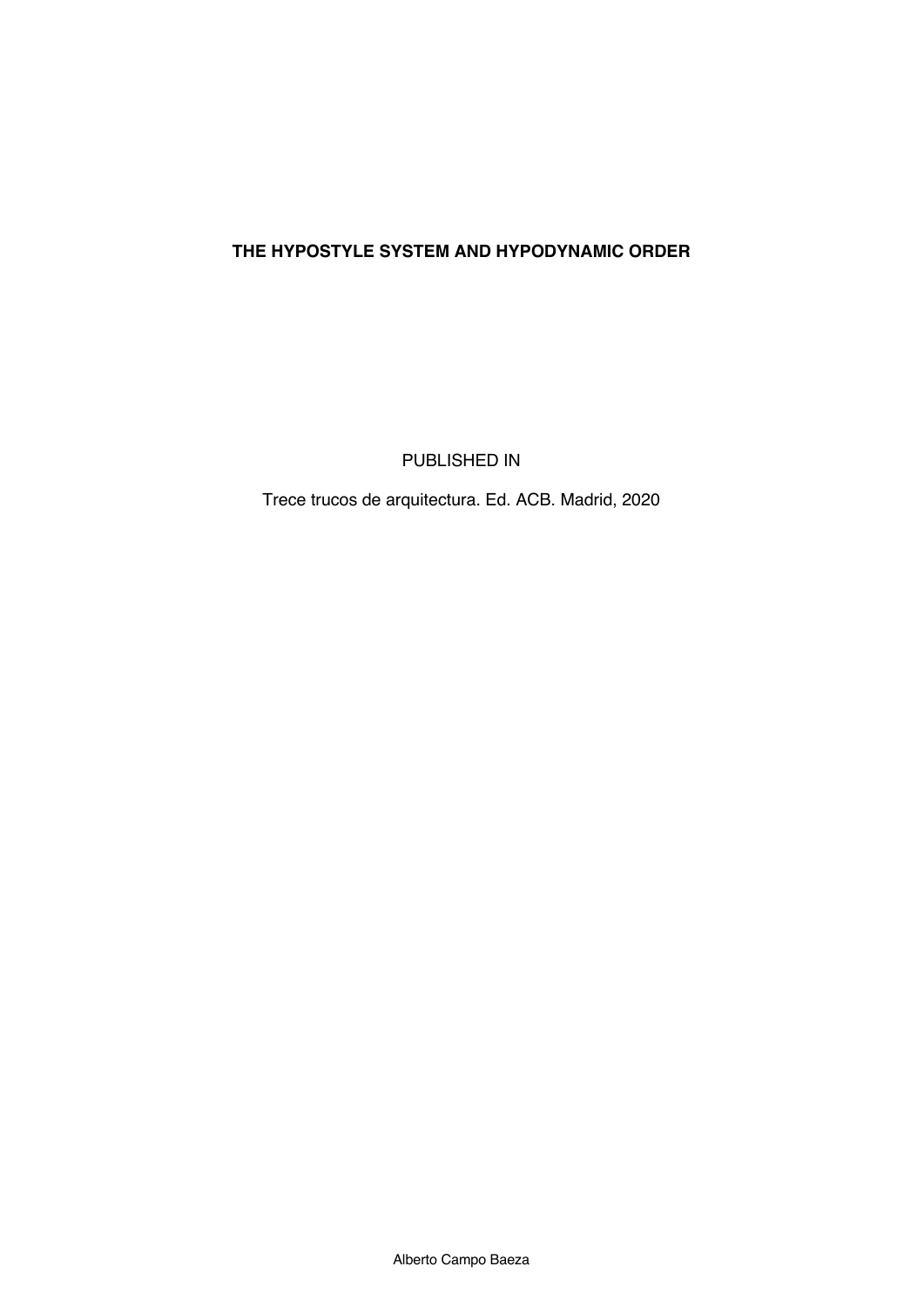## **THE HYPOSTYLE SYSTEM AND HYPODYNAMIC ORDER**

Is it possible to make a diagonal hypostyle space, a space established by well-ordered vertical and diagonal elements? Does a diagonal hypostyle space make any sense? *A priori* it would seem not. I have always defended that reason is the architect's first and foremost instrument and that ideas come before forms. But sometimes it can happen the other way around.

I was with the project for the Salinas de Janubio in Lanzarote. A beautiful place on top of a hill with a steep slope. The slope was so steep that for that solution, I thought it was convenient that the building should be cantilevered. For this purpose I articulated a structure with triangulated beams of meters3 of edge and with their diagonal bars at 45º. I decided to propose what I called "inhabiting the structure", influenced in some way by Sota's Maravillas gymnasium. The resulting space had not only equidistant verticals but also diagonals. And with such dimensions that the habitability of this space was perfectly possible. In addition, something happened that was already exciting in the large-scale models we made: when we walked through that space, the coincidence of lines, verticals with verticals, and diagonals with diagonals, periodically occurred, which gave that space a very special movement. In short, a diagonal hypostyle space was produced. Very logical, very new, very beautiful.

For reasons that are not relevant, we have not yet been allowed to build it. But it was useful, *a posteriori*, to discover the effectiveness of this simple mechanism of the diagonal hypostyle space, and to reflect on it.

I myself have used the hypostyle mechanism a few times. The square of the Cathedral of Almeria, where the palm trees follow the order of the columns of the interior or the BIT Center of Inca Mallorca, where the equidistant quadrangular grid is used to plant columns or orange trees. In both cases the results were very satisfactory.

Of course, the classic mechanism of the hypostyle hall has been used numerous times in the history of architecture with proven effectiveness. The Mosque of Cordoba is a clear example. We will talk about it on another occasion.

## MANHATTAN, BARCELONA, PARIS.

A hypodamic layout, or checkerboard layout, is the type of urban planning that organizes a city by designing its streets at right angles, creating square or rectangular blocks (blocks). The name Hippodamus comes from the name of the Greek architect Hippodamus of Miletus, considered one of the fathers of urban planning, whose plans were characterized by a design of rectilinear streets that intersected at right angles. An urban plan called orthogonal, equirectangular, grid or checkerboard plan is used. Cities